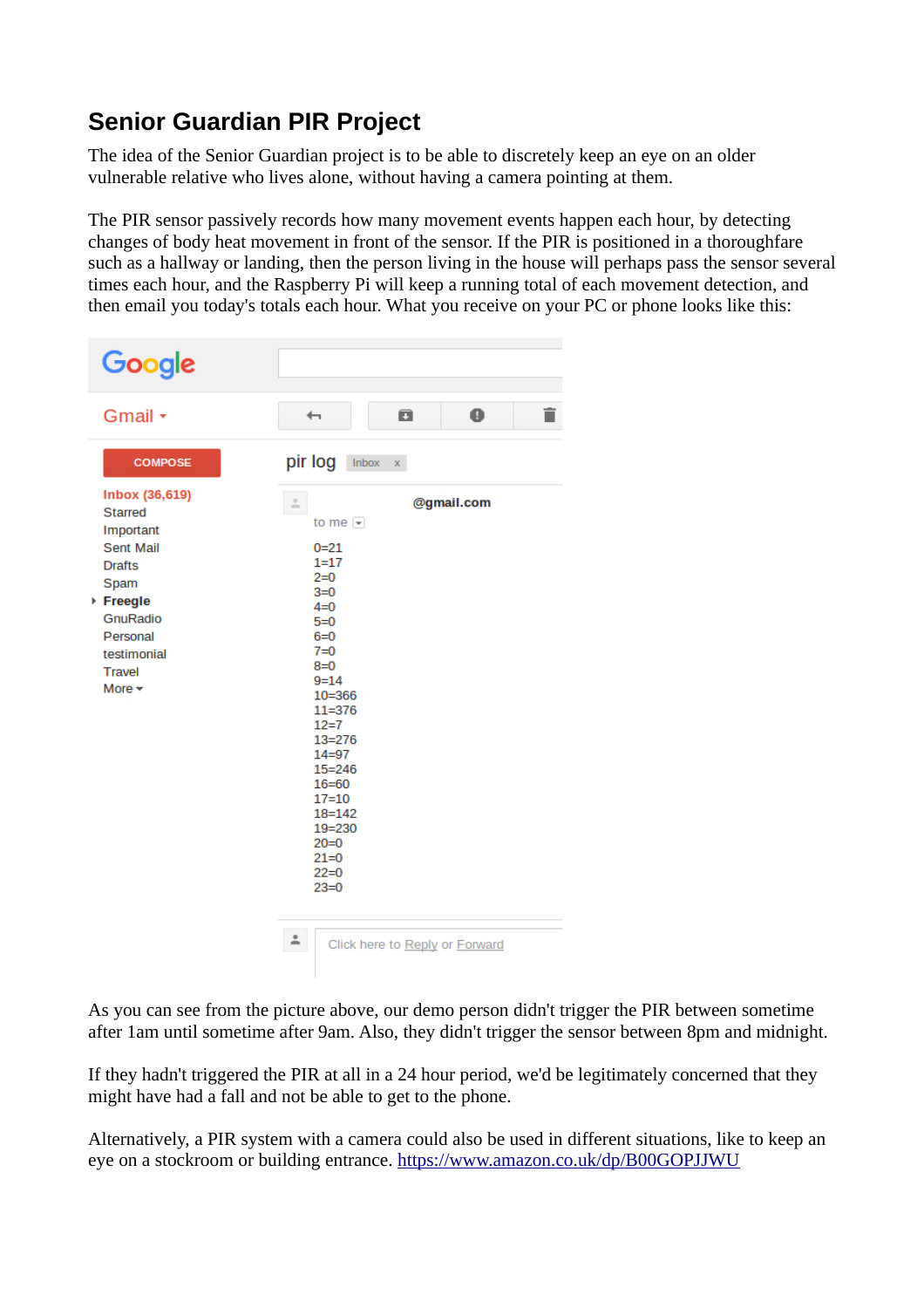# **Connecting the PIR sensor to a Raspberry Pi**

The PIR sensor connects to a Raspberry Pi Zero W or Pi 3 Model B using three wires.



The wires you use may vary in colour from those shown above. Connect VCC to 5V, OUT to GPIO4 and GND to GND. Pin labels are screen printed on the PIR's circuit board – lift the plastic dome off if you don't see them. The two trimmers on the top of the PIR allow you to change the sensitivity & dwell time of the PIR, leave them set at defaults for now.

When the PIR unit detects motion GPIO pin 4 reads 1, otherwise it reads 0. We can use that in a Python script to keep a log of movement events, and email them to a phone.



We also sell an adapter PCB board & PIR for £5.99, if you prefer not to use cables. <https://www.amazon.co.uk/dp/B00T4EFQBG>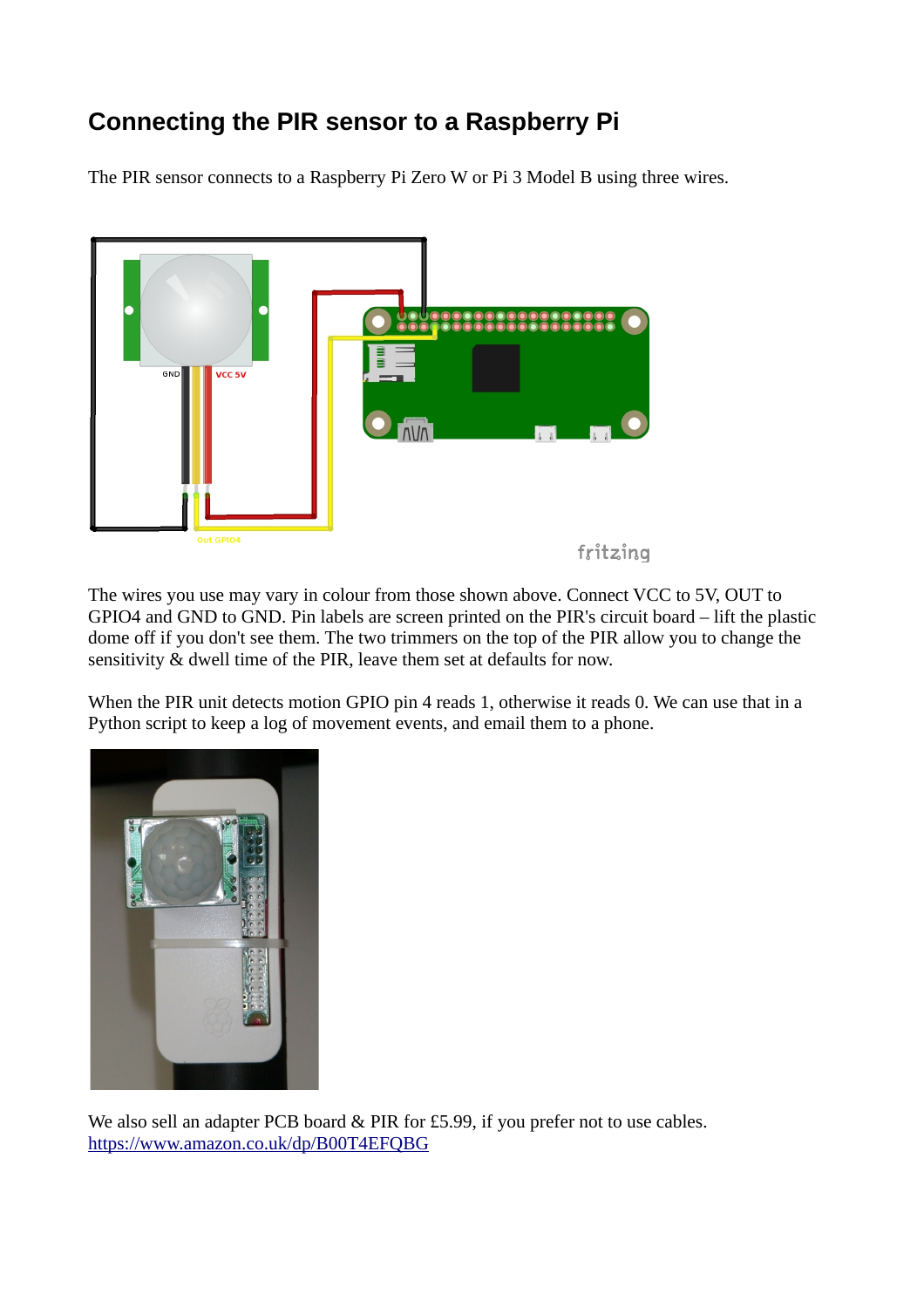# **Configure Pi to run headless & configure WiFi.**

As we'll be running the Pi headless there's little point having it load up the Desktop each time.

If you're using a Raspberry Pi Zero W or Pi 3 over a wireless connection, it's a good idea to do the following at the Desktop -> Preferences ->Raspberry Pi Configuration:

- Enable SSH
- Change passwords for Pi and Root users to something secure and hard to guess.
- Localisation options  $\rightarrow$  Change Timezone  $\rightarrow$  Europe  $\rightarrow$  London
- Enable Boot to CLI mode
- Reboot the Pi and login to the terminal

Now you should reboot to a terminal window.

If you're connecting your Pi to the internet using a wired connection skip these steps. If you're using WiFi enter commands:

sudo iwlist wlan0 scan

will show WiFi routers near your Pi

```
sudo nano /etc/wpa supplicant/wpa supplicant.conf
```
and add these lines at the bottom, using your routers SSID name and password

```
network={
ssid="testing"
psk="testingPassword"
}
```
Save the file, exit and reboot your Pi. It should now auto-attach to your wireless network when it boots up.

You can check your Pi has received an IP address from the router by entering

ifconfig

If you want to re-enable the Desktop environment later, you can run

```
sudo raspi-config
```
and choose option 3. Boot Options  $\rightarrow$  Desktop.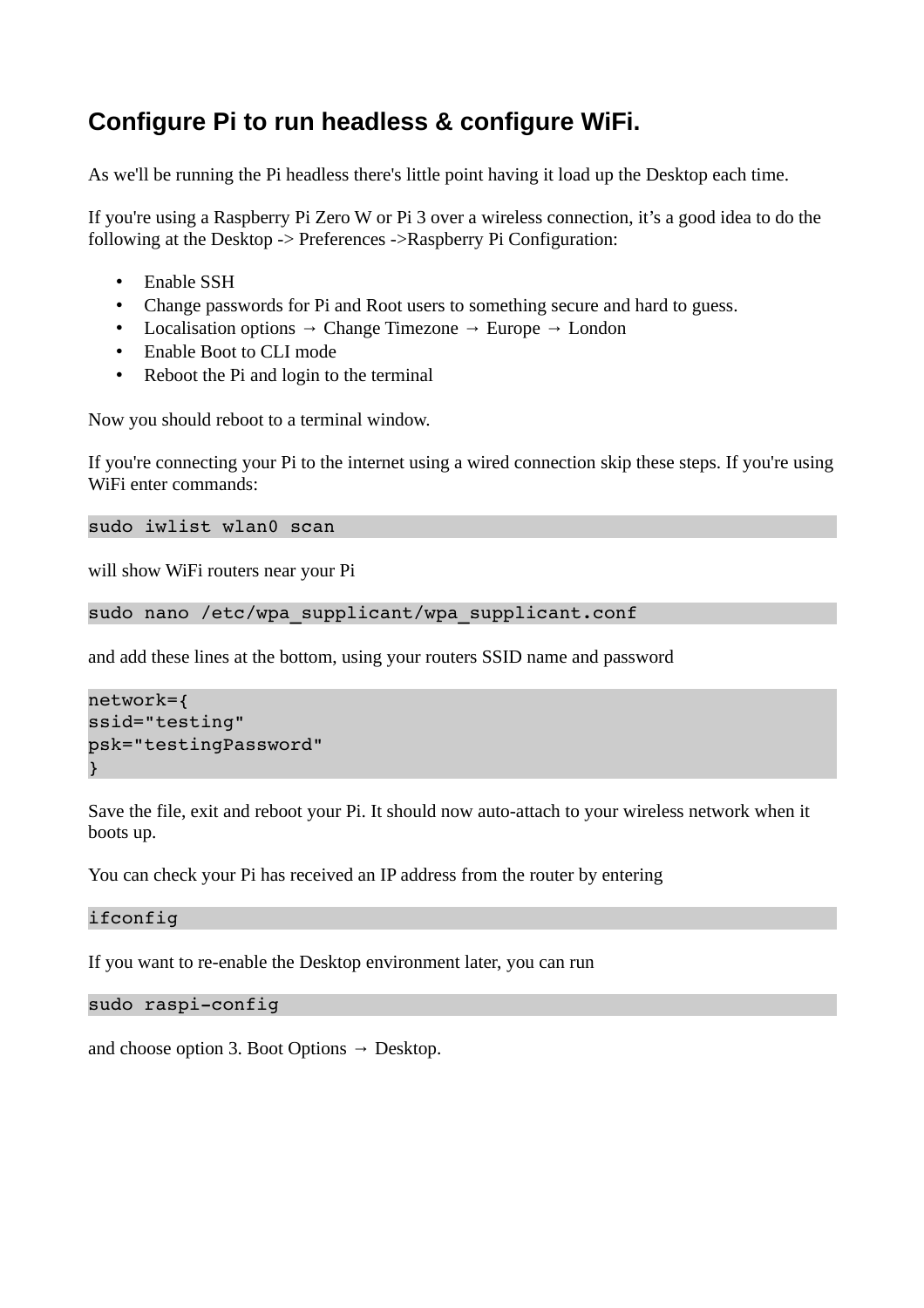## **Setting up a spare Gmail account, just for your Pi to use.**

The simplest way of sending emails from your Pi, is to setup a new Gmail account for the Pi to use, even if you already have an existing Gmail account you use on your phone or PC. For one thing, it gets you 15GB of new cloud storage for your alerts & secondly it removes the complication of generating application specific passwords for other apps on your existing Gmail account.

You need to create the new Gmail account in the web browser on your PC or Mac @

#### **<https://accounts.google.com/SignUp?service=mail>**

and note down the login & password for later. Don't use the # symbol in your password as it causes the Pi problems. Lower & upper-case letters & number combinations are always fine though.

Next, you need to set the new Gmail account to Enable "less secure apps". While logged in go to:

**<https://www.google.com/settings/u/0/security/lesssecureapps>**

| C A   a https://www.google.com/settings/u/0/security/lesssecureapps        |                                                                                                                          | Ξ |
|----------------------------------------------------------------------------|--------------------------------------------------------------------------------------------------------------------------|---|
| <b>HE Apps</b>                                                             | Getting Started Collacet Headines Collang Ads [10] RomanCart Login Coll Shopify > Please Login Collinported From Firefox |   |
| Google                                                                     | ₩<br>tims2ndraspi@gmail.com →                                                                                            |   |
| <b>Less secure apps</b>                                                    |                                                                                                                          | Q |
| Some devices and apps use insecure sign-in technology to access your data. |                                                                                                                          |   |
|                                                                            | Choosing Disable prevents these less secure devices and apps from accessing your Google Account.                         |   |
| using these less secure devices and apps. Learn more                       | Choosing Enable increases your chances of unauthorized account access but allows you to continue                         |   |
| Access for less secure apps                                                | Disable                                                                                                                  |   |
|                                                                            | · Enable                                                                                                                 |   |
|                                                                            |                                                                                                                          |   |
|                                                                            |                                                                                                                          |   |

Now we have a working email account, just for the Pi to use when sending emails. Any emails sent from the Pi will be backed-up in the Sent folder & you only need delete old emails if you get near to the 15GB limit. Emails from the Pi can be sent to any other email address on your phone or PC.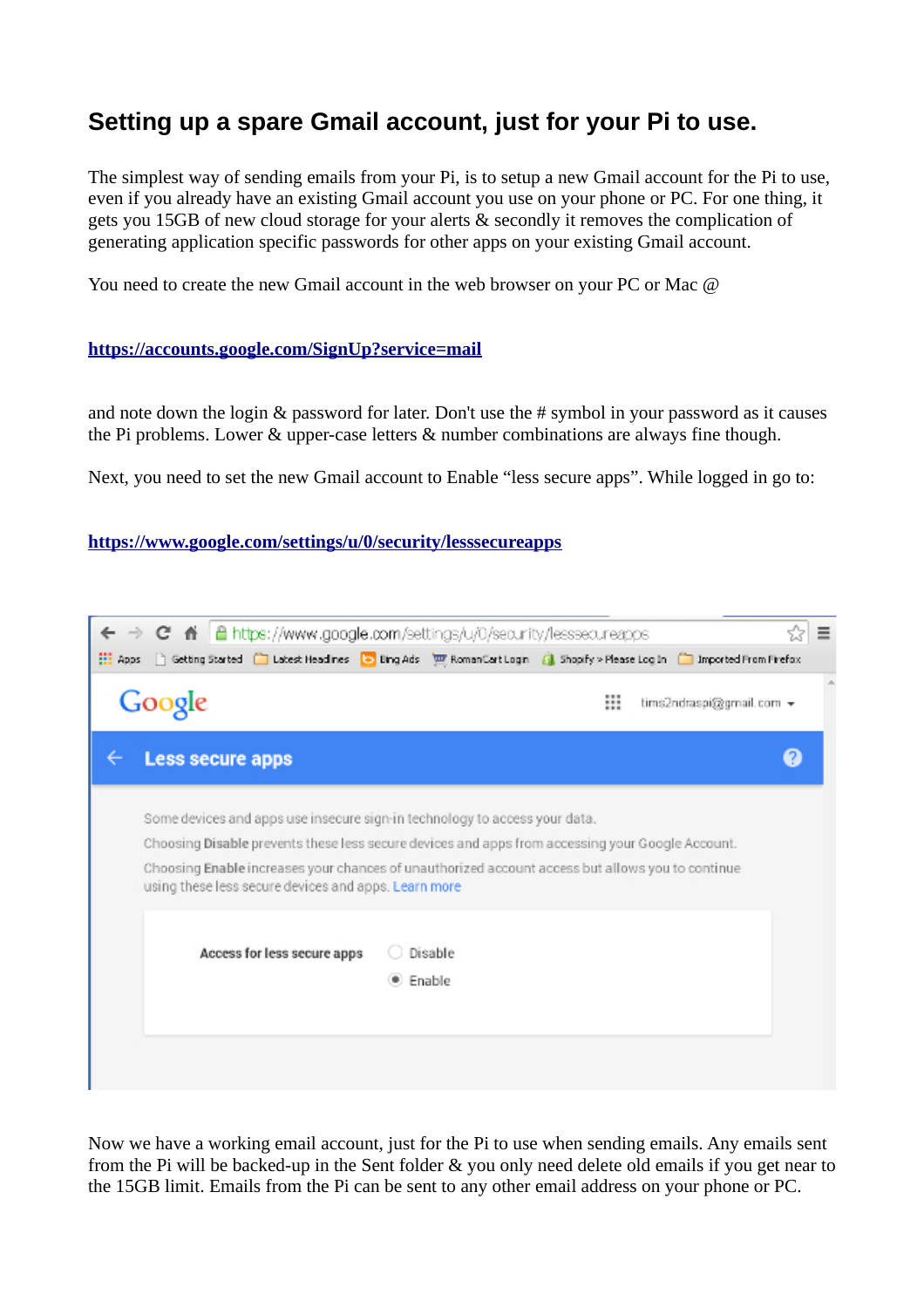### **Setup and test the email utilities**

We need to install & configure several mail applications from the internet. You also need to have made a new Gmail account, just for the Pi to use and enable "less secure app" access  $\omega$ https://www.google.com/settings/u/0/security/lesssecureapps

```
sudo apt-get install ssmtp
sudo apt-get install mailutils
sudo apt-get install mpack
```
Setup default settings SSMTP.

```
sudo nano /etc/ssmtp/ssmtp.conf
```

```
AuthUser=your-qmail-account@qmail.com
AuthPass=your-user-password
FromLineOverride=YES
mailhub=smtp.gmail.com:587
UseSTARTTLS=YES
```
save file & exit. Make sure you changed the AuthUser and AuthPass variables to your own.

Send a test email with this command, substituting the email address below with your own.

echo "testing  $1 \ 2 \ 3$ " | mail -s "Subject" you@yourdomain.co.uk

#### **Test the PIR module**

```
nano pir.py
```

```
import time
import RPi.GPIO as GPIO
GPIO.setmode(GPIO.BCM)
Pir Pin = 4GPIO.setup(Pir_Pin, GPIO.IN)
while True:
      if GPIO.input(Pir_Pin):
             print("1")
             time.sleep(1)
      print("0")
      time.sleep(1)
```

```
python pir.py
```
If the PIR is wired up correctly and working, you'll see a 1 when the PIR is triggered, otherwise a 0.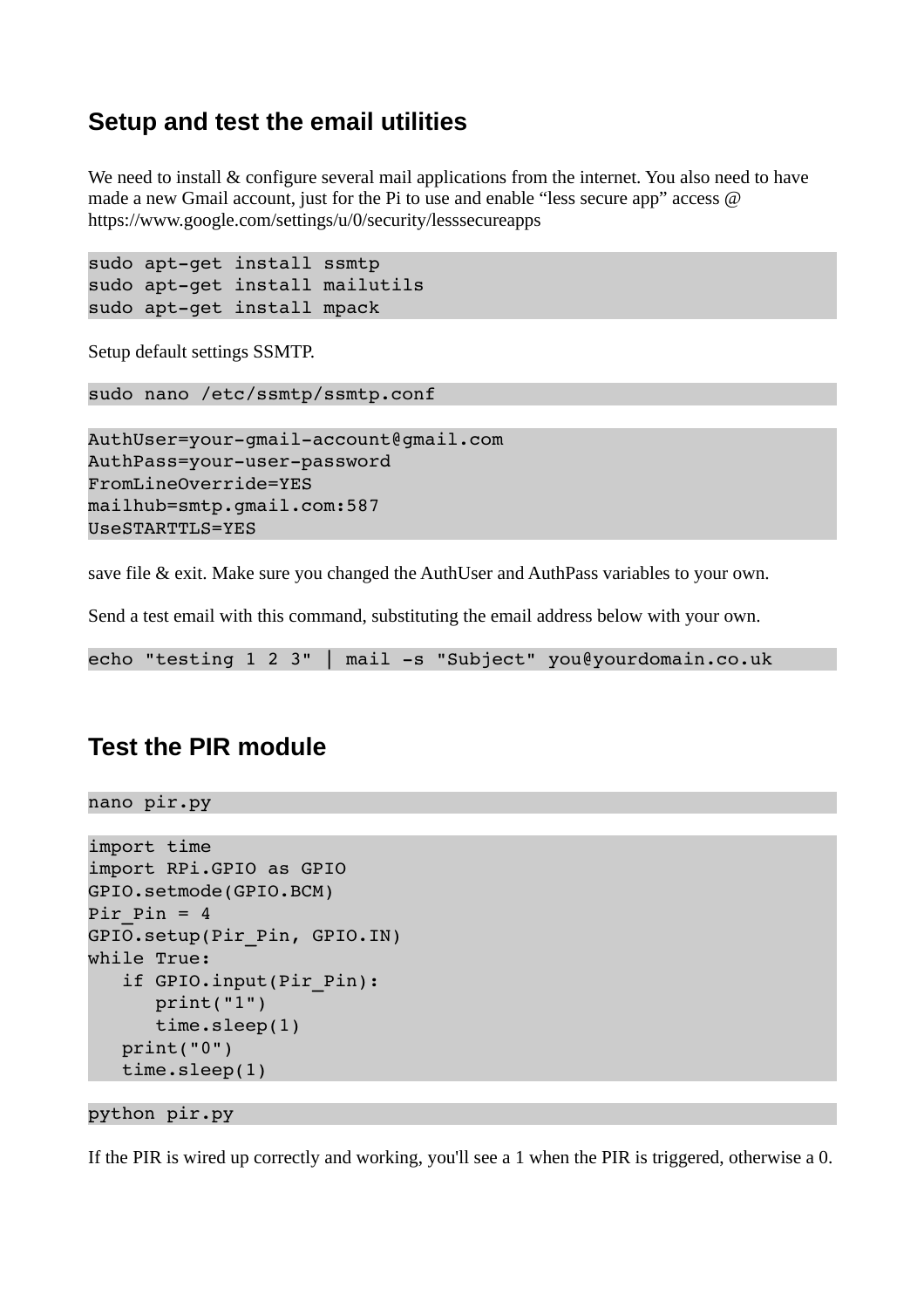# **Python script that emails each hour**

The Python script below will keep a running total of PIR detections each hour, and email the full list to you each hour.

```
nano pir3.py
```

```
import time
import datetime
import os
import RPi.GPIO as GPIO
GPIO.setmode(GPIO.BCM)
Pir Pin = 4GPIO.setup(Pir_Pin, GPIO.IN)
hours=[0,0,0,0,0,0,0,0,0,0,0,0,0,0,0,0,0,0,0,0,0,0,0,0]
while True:
      now = datetime.datetime.now()
   ch = now-hour   if GPIO.input(Pir_Pin):
            print(ch)
      (hours[ch]) += 1      print(hours[ch])
            time.sleep(5)
   if now.minute == 00 and now.second == 00:
      file = open("pirlog.txt", "w")for i in range(0, 24):
         print(str(i) + !=' + str(hours[i]))file.write(str(i) + '=' + str(hours[i]) + '\n')
            file.close()
      os.system("cat pirlog.txt | mail -s 'pir log' me@gmail.com")
            time.sleep(2)
   if now.hour == 00 and now.minute == 00 and now.second == 30:
            hours=[0,0,0,0,0,0,0,0,0,0,0,0,0,0,0,0,0,0,0,0,0,0,0,0]
            time.sleep(3)
```
Then save and exit. Remembering to change the email address. Run the script:

python pir3.py

You can make the script run automatically each time the Pi powers up by editing rc.local.

sudo nano /etc/rc.local

add these 2 lines before the exit 0 line at the end

cd /home/pi python pir3.py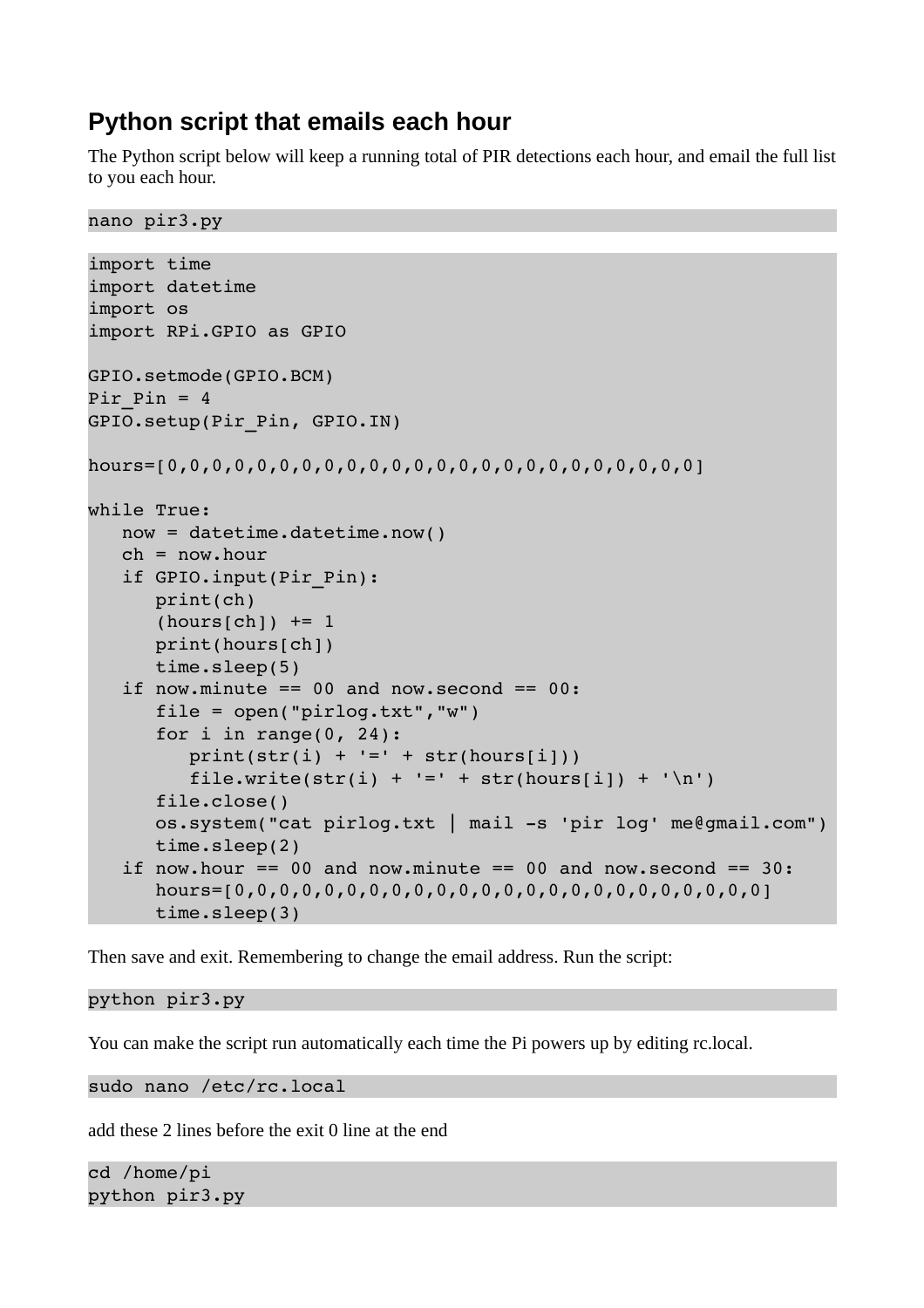# **Python script that emails once a day**

The Python script below will keep a running total of PIR detections each hour, and email the full list to you just before midnight. Change now.hour and now.minute values to suit.

```
nano pir4.py
```

```
import time
import datetime
import os
import RPi.GPIO as GPIO
GPIO.setmode(GPIO.BCM)
Pir Pin = 4GPIO.setup(Pir_Pin, GPIO.IN)
hours=[0,0,0,0,0,0,0,0,0,0,0,0,0,0,0,0,0,0,0,0,0,0,0,0]
while True:
      now = datetime.datetime.now()
   ch = now-hour   if GPIO.input(Pir_Pin):
            print(ch)
      (hours[ch]) += 1      print(hours[ch])
            time.sleep(5)
   if now.hour == 23 and now.minute == 59 and now.second == 00:file = open("pirlog.txt", "w")for i in range(0, 24):
         print(str(i) + '=' + str(hours[i]))file.write(str(i) + '=' + str(hours[i]) + '\n')
            file.close()
      os.system("cat pirlog.txt | mail -s 'pir log' me@gmail.com")
            time.sleep(2)
   if now.hour == 00 and now.minute == 00 and now.second == 30:
            hours=[0,0,0,0,0,0,0,0,0,0,0,0,0,0,0,0,0,0,0,0,0,0,0,0]
            time.sleep(3)
```
Then save and exit. Remembering to change the email address. Run the script:

python pir4.py

You can make the script run automatically each time the Pi powers up by editing rc.local.

sudo nano /etc/rc.local

add these 2 lines before the exit 0 line at the end

cd /home/pi python pir4.py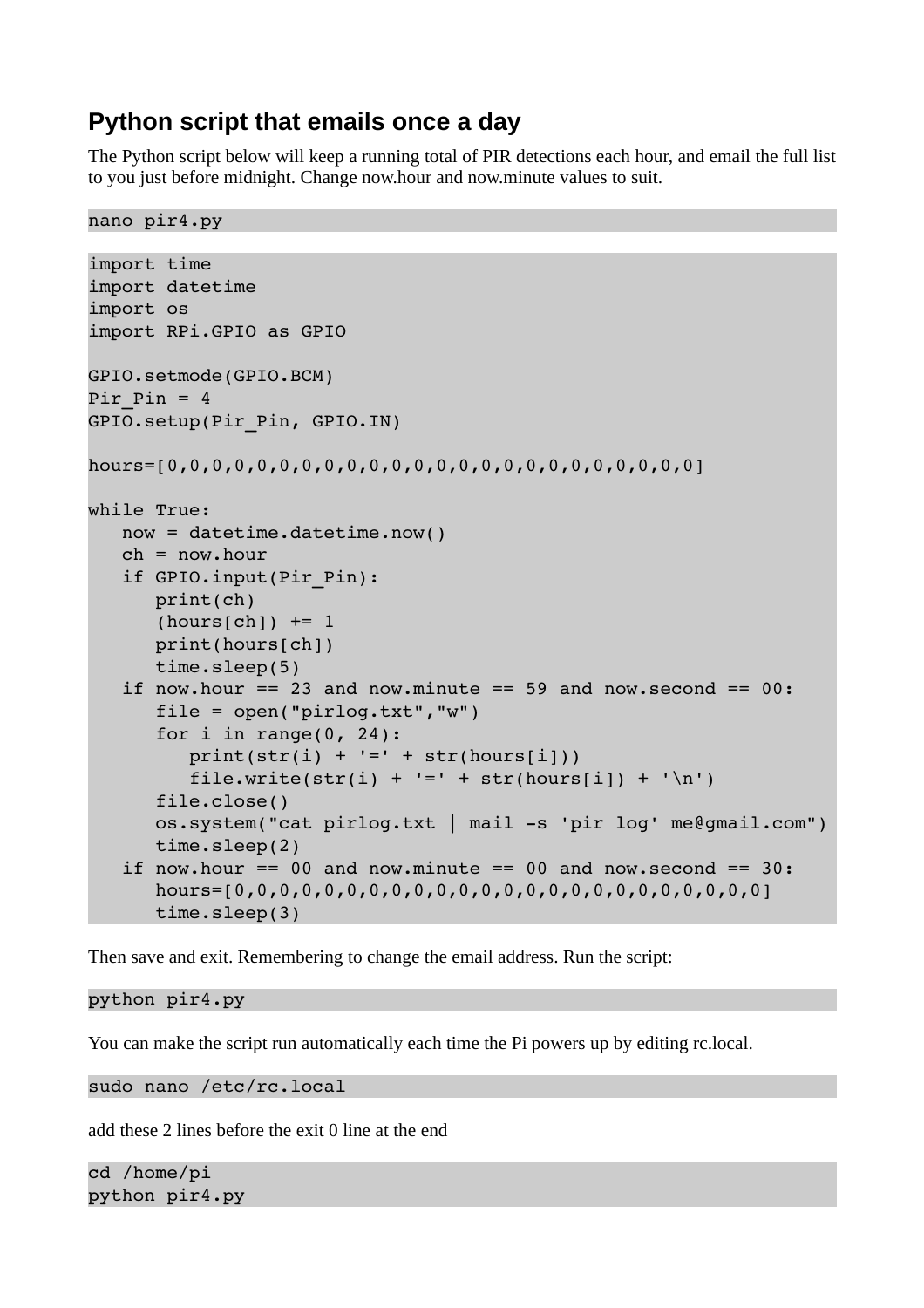## **Python script that emails two people each hour**

The Python script below will keep a running total of PIR detections each hour, and email the full list to two different email addresses each hour.

```
nano pir5.py
```

```
import time
import datetime
import os
import RPi.GPIO as GPIO
GPIO.setmode(GPIO.BCM)
Pir Pin = 4GPIO.setup(Pir_Pin, GPIO.IN)
hours=[0,0,0,0,0,0,0,0,0,0,0,0,0,0,0,0,0,0,0,0,0,0,0,0]
while True:
      now = datetime.datetime.now()
   ch = now-hour   if GPIO.input(Pir_Pin):
            print(ch)
      (hours[ch]) += 1      print(hours[ch])
            time.sleep(5)
   if now.minute == 00 and now.second == 00:
            file = open("pirlog.txt","w")
      for i in range(0, 24):
         print(str(i) + '=' + str(hours[i]))file.write(str(i) + '=' + str(hours[i]) + '\n')
            file.close()
      os.system("cat pirlog.txt | mail -s 'pir log' me@gmail.com")
      os.system("cat pirlog.txt | mail -s 'pir log' u@gmail.com")
            time.sleep(2)
   if now.hour == 00 and now.minute == 00 and now.second == 30:
            hours=[0,0,0,0,0,0,0,0,0,0,0,0,0,0,0,0,0,0,0,0,0,0,0,0]
            time.sleep(3)
```
Then save and exit. Remembering to change the email address. Run the script:

python pir5.py

You can make the script run automatically each time the Pi powers up by editing rc.local.

sudo nano /etc/rc.local

add these 2 lines before the exit 0 line at the end cd /home/pi python pir5.py